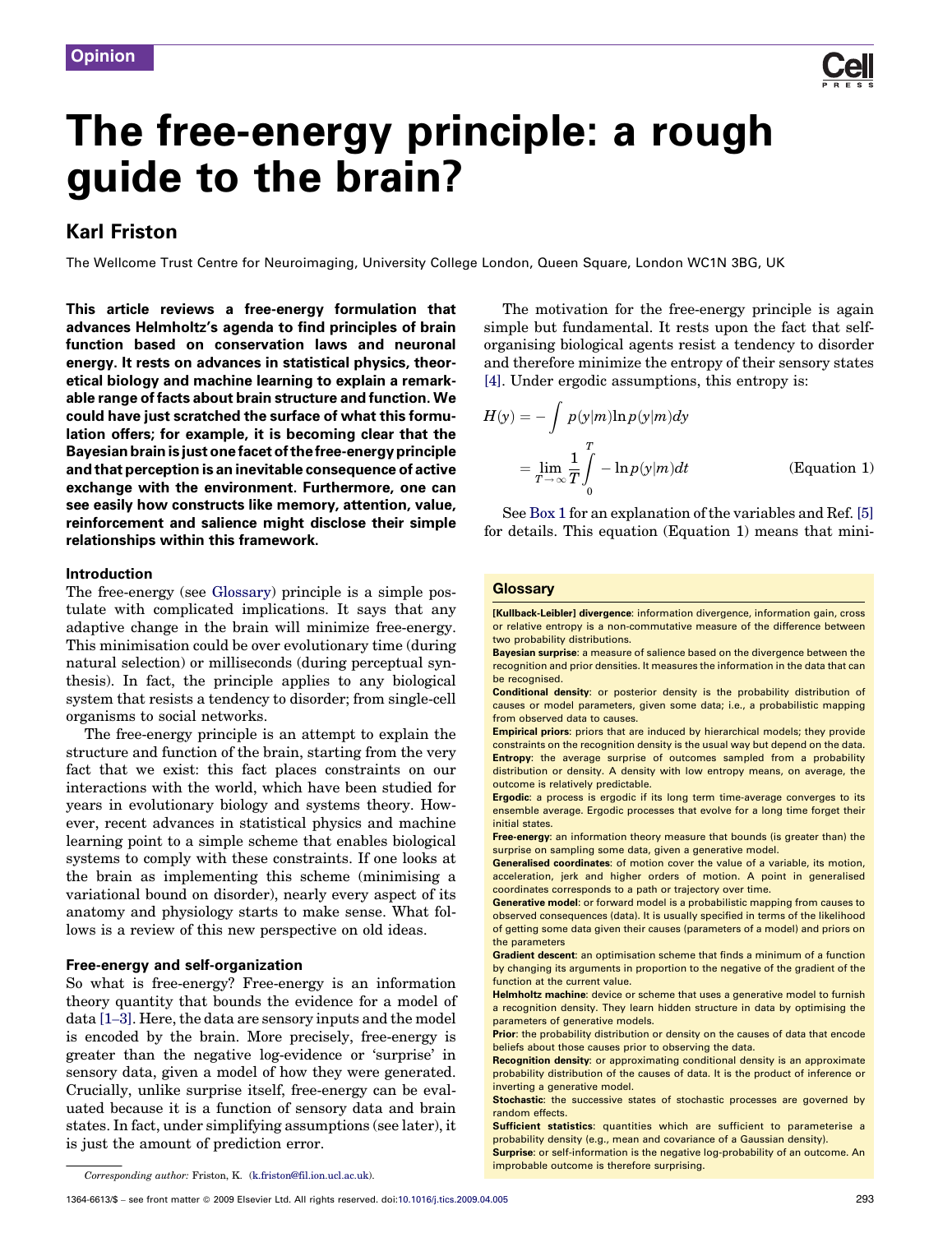#### <span id="page-1-0"></span>Box 1. The free-energy principle

Free-energy is a function of a recognition density and sensory input. It comprises two terms; the energy expected under this density and its entropy. The energy is simply the surprise about the joint occurrence of sensory input y and its causes  $\vartheta$ . The free-energy depends on two densities; one that generates sensory samples and their causes,  $p(y, \vartheta)$  and a recognition density on the causes,  $q(\vartheta, \mu)$ . This density is specified by its sufficient statistics,  $\mu$ , which we assume are encoded by the brain. This means free-energy induces a generative model m for any system and a recognition density over the causes or parameters of that model. Given the functional form of these densities, the free energy can always be evaluated because it is a function of sensory input and the sufficient statistics. The free-energy principle states that all quantities that can change (sufficient statistics,  $\mu$  and action,  $\alpha$ ) minimise free-energy (Figure I).

#### Optimising sufficient statistics

It is easy to show that optimizing the recognition density renders it the conditional density on environmental causes, given the sensory data. This can be seen by expressing the free-energy as surprise  $-\mathrm{ln} \, p(y|m)$ plus a [Kullback Leibler] divergence between the recognition and conditional densities. Because this divergence is always positive, minimising free-energy makes the recognition density an approximation to the true posterior probability. This means the system implicitly infers or represents the causes of its sensory samples in a Bayes optimal fashion. At the same time, the free-energy becomes a tight bound on surprise, which is minimised through action.

#### Optimising action

Acting on the environment by minimising free-energy through action enforces a sampling of sensory data that is consistent with the current representation. This can be seen with a second rearrangement of the free-energy as a mixture of accuracy and complexity. Crucially, action can only affect accuracy. This means the brain will reconfigure its sensory epithelia to sample inputs that are predicted by its representations; in other words, to minimise prediction error.



Figure I. Upper panel: schematic detailing the quantities that define free-energy. These include states of the brain  $\mu$  and quantities describing exchange with the environment; sensory input  $y = g(\theta, \alpha) + z$  and action  $\alpha$  that changes the way the environment is sampled. The environment is described by equations of motion,  $\dot{\theta} = f(\theta, \alpha) + \mathbf{w}$ , which specify the dynamics of environmental causes  $\theta$ . Brain states and action both change to minimise free-energy, which is a function of sensory input and a probabilistic representation (recognition density)  $q(\vartheta, \mu)$  encoded by  $\mu$ . Lower panel: alternative expressions for the free-energy that show what its minimisation entails. For action, free-energy can only be suppressed by increasing the accuracy of sensory data (i.e. selectively sampling data that are predicted by the representation). Conversely, optimising brain states make the representation an approximate conditional density on the causes of sensory input. This optimisation makes the free-energy bound on surprise tighter and enables action to avoid surprising sensory encounters.

mizing entropy corresponds to suppressing surprise over time. In brief, for a well-defined agent to exist it must occupy a limited repertoire of states; for example, a fish in water. This means the equilibrium density of an ensemble of agents, describing the probability of finding an agent in a particular state, must have low entropy: a distribution with low entropy just means a small number of states are occupied most of the time. Because entropy is the long-term average of surprise, agents must avoid surprising states (e.g. a fish out of water). But there is a problem; agents cannot evaluate surprise directly; this would entail knowing all the hidden states of the world causing sensory input. However, an agent can avoid surprising exchanges with the world if it minimises its free-energy because freeenergy is always bigger than surprise.

#### The Bayesian brain

Mathematically, the difference between free-energy and surprise is the divergence between a probabilistic representation (recognition density) encoded by the agent and the true conditional distribution of the causes of sensory input (Box 1). This representation enables the brain to reduce freeenergy by changing its representation, which makes the recognition density an approximate conditional density. This corresponds to Bayesian inference on unknown states of the world causing sensory data [\[6\].](#page-7-0) In short, the freeenergy principle subsumes the Bayesian brain hypothesis; or the notion that the brain is an inference or Helmholtz machine [7–[11\]](#page-7-0). Note that we have effectively shown that biological agents must engage in some form of Bayesian perception to avoid surprising exchanges with the world.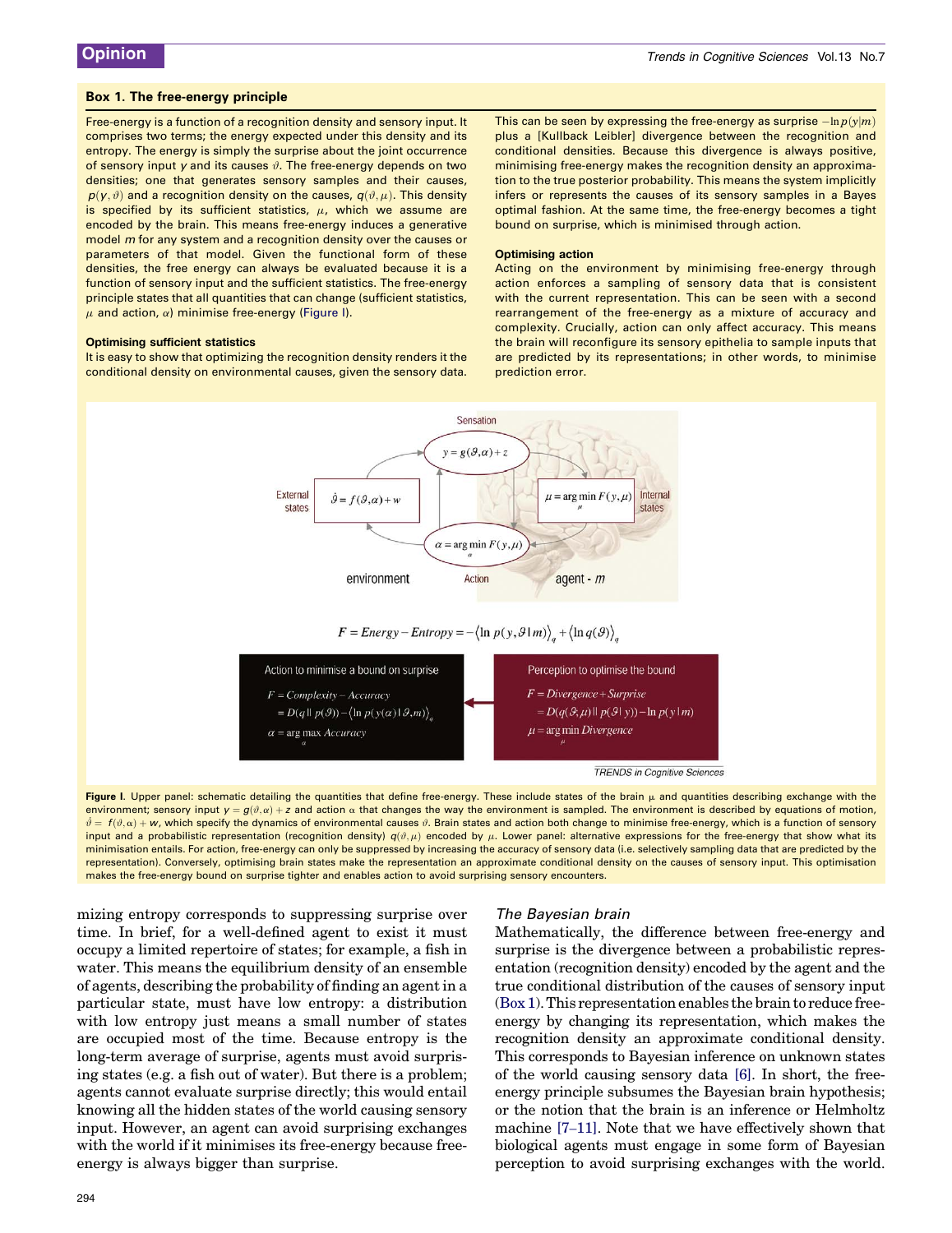However, perception is only half the story; it makes freeenergy a good proxy for surprise but it does not change the sensations themselves or their surprise.

#### Beyond Bayes to active inference

To reduce surprise we have to change sensory input. This is where the free-energy principle comes into its own: it says that our actions should also minimize free-energy [\[5,12\]](#page-7-0). We are open systems in exchange with the environment; the environment acts on us to produce sensory impressions and we act on the environment to change its states. This exchange rests upon sensory and effector organs (like photoreceptors and oculomotor muscles). If we change the environment or our relationship to it, sensory input changes. Therefore, action can reduce free-energy (i.e. prediction errors) by changing sensory input, whereas perception reduces free-energy by changing predictions.

Mathematically, the free-energy principle requires us to sample sensory information that conforms to our expectations ([Box 1](#page-1-0)). This does not mean we can simply shut down sensory channels to avoid surprise; we can only change sensory signals through action. For example, we cannot avoid pain unless we remove the noxious stimulus. In short, we sample the world to ensure our predictions become a self-fulfilling prophecy and surprises are avoided. In this view, perception is enslaved by action to provide veridical predictions (more formally, to make the freeenergy a tight bound on surprise) that guides active sampling of the sensorium [\[5,12\]](#page-7-0).

In summary, (i) agents resist a natural tendency to disorder by minimising a free-energy bound on surprise; (ii) this entails acting on the environment to avoid surprises, which (iii) rests on making Bayesian inferences about the world. In this view, the Bayesian brain ceases to be a hypothesis, it is mandated by the free-energy principle; free-energy is not used to finesse perception, perceptual inference is necessary to minimise free-energy ([Box 1\)](#page-1-0). This provides a principled explanation for action and perception that serve jointly to suppress surprise or prediction error; but it does not explain how the brain does this or how it encodes the representations that are optimised.

#### Neuronal implementation

The free-energy principle requires the brain to represent the causes of sensory input. The nature of this representation is dictated by physiological and anatomical constraints. Irrespective of its form, the brain has to encode a recognition density with its physical attributes (e.g. synaptic activity and efficacy). These have the role of sufficient statistics, which are just numbers that specify a distribution, like mean and dispersion.

Clearly, the causes of sensory data can change at different timescales. For example, environmental states could be encoded by neuronal dynamics on a millisecond timescale, whereas causal regularities or parameters that change slowly could be encoded in connection strengths. These quantities (states and parameters) pertain to deterministic dynamics in the world. However, it is also necessary to represent random effects; for example, the amplitude of random fluctuations on states. This induces a third class of

quantities (precisions or inverse variances) that generate uncertainty about states. The sufficient statistics of precision could be encoded in post-synaptic sensitivity or gain [\[13\]](#page-7-0); through the activity of classical neuromodulatory neurotransmitter systems (e.g. acetylcholine or dopamine; cf Ref. [\[14\]\)](#page-7-0) or synchronous interactions among neighbouring populations [\[15\].](#page-7-0) Precisions are an important class of representation that are induced by randomness in the world and are the focus of later sections.

According to the free-energy principle, the sufficient statistics representing all three sorts of quantities will change to minimise free-energy. This provides a principled explanation for perception, memory and attention; it accounts for perceptual inference (optimisation of synaptic activity to encode the states of the environment); perceptual learning and memory (optimisation of synaptic connections that encode contingencies and causal regularities) and attention (neuromodulatory optimisation of synaptic gain that encodes the precision of states) ([Box 2](#page-3-0)).

This optimisation can be formulated as a gradient descent on free-energy to furnish differential equations, which prescribe recognition dynamics for synaptic activity, efficacy and gain. These dynamics depends on the form of the generative model employed by the brain and the sufficient statistics it encodes. If we assume the recognition density is a high-dimensional Gaussian density (the Laplace approximation), then recognition dynamics adopt plausible neuronal forms: optimising the sufficient statistics of the states looks exactly like predictive coding [\[10\],](#page-7-0) which involves recurrent message-passing between populations encoding predictions and prediction errors. Optimising the sufficient statistics of the parameters is formally identical to associative plasticity and optimising the sufficient statistics of precision is similar to the assimilation of prediction error in reinforcement learning schemes [\[16\]](#page-7-0).

Under the Laplace assumption, recognition dynamics become evidence accumulation schemes [\[17\]](#page-7-0), in which changes in neuronal activity accumulate evidence (prediction error) [\[18\].](#page-7-0) Furthermore, one can understand the hierarchical deployment of cortical areas and the nature of message passing among cortical levels in terms of minimising prediction error under hierarchical dynamic models of the world [\[19,20\]](#page-7-0) [\(Box 3](#page-4-0)). Hierarchical models are important because they are formally equivalent to empirical Bayesian models [\[21\],](#page-7-0) in which higher levels provide empirical priors or constraints on lower levels. This allows one to interpret top-down effects in the brain as instantiating empirical priors. Under this perspective, suppressing free-energy means that each level is trying to explain away prediction errors at its own level and in the level below; leading to recurrent self-organized dynamics that converge on a self-consistent representation of sensory causes, at multiple levels of description. Recent advances in Bayesian filtering (that rest on generalised coordinates of motion) have extended the notion of empirical priors in hierarchal models to temporal hierarchies, which provide a plausible account of how we categorise sensory streams and sequences [\[19,22\].](#page-7-0)

In summary, the free-energy principle prescribes recognition dynamics if we specify (i) the form of the generative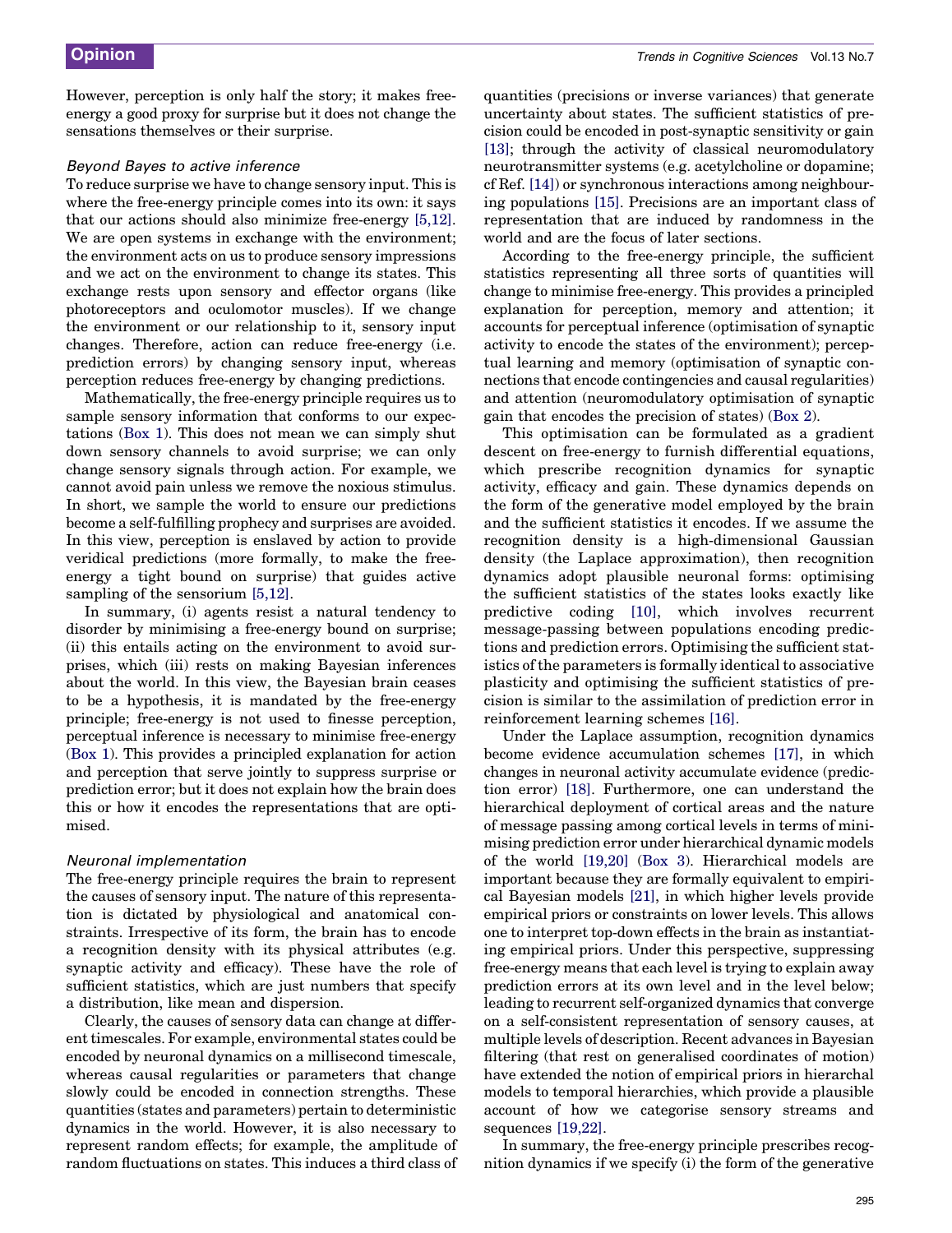#### <span id="page-3-0"></span>Box 2. Neurobiological implementation

Generative models in the brain: to suppress free-energy one needs a probabilistic generative model of how the sensorium is caused. These models  $p(y, \vartheta) = p(y|\vartheta) p(\vartheta)$  entail the likelihood,  $p(y|\vartheta)$  of getting some data, y, given their causes  $\vartheta \supset \{x(t), \theta, \lambda\}$  and prior beliefs  $p(\vartheta)$ . The models employed by the brain have to explain a world with complex dynamics on continuous states. Hierarchical dynamic models provide a general form and specify sensory data as a mixture of predictions (based on causes) and random effects:

$$
y(t) = g(x^{(1)}, v^{(1)}, \theta^{(1)}) + z^{(1)}
$$
  
\n
$$
x^{(1)} = f(x^{(1)}, v^{(1)}, \theta^{(1)}) + w^{(1)}
$$
  
\n
$$
\vdots
$$
  
\n
$$
v^{(i-1)} = g(x^{(i)}, v^{(i)}, \theta^{(i)}) + z^{(i)}
$$
  
\n
$$
x^{(i)} = f(x^{(i)}, v^{(i)}, \theta^{(i)}) + w^{(1)}
$$
  
\n
$$
\vdots
$$
  
\n
$$
v^{(m)} = n + z^{(m+1)}
$$
  
\n(Equation I)

Here (Equation I),  $g^{(i)}$  and  $f^{(i)}$  are continuous nonlinear functions of (hidden and causal) states, parameterised by  $\theta^{(i)}$ . Independent random fluctuations  $\mathsf{z}(t)^{(i)}$  and  $\boldsymbol{w}(t)^{(i)}$  have the role of observation noise at the first level and state-noise at higher levels. Causal states  $(t)^{(i)}$  link levels, whereas hidden states  $\bm{x}(t)^{(i)}$  link dynamics over time and endow the model with memory. In hierarchical form, the output of one level acts as an input to the next. Top-down causes can enter the equations nonlinearly to produce quite complicated generalised convolutions of high-level causes with 'deep' (hierarchical) structure.

#### Hierarchies and empirical priors

Gaussian assumptions about the fluctuations specify the likelihood. Similarly, Gaussian assumptions about state-noise furnish empirical priors in terms of predicted motion. These assumptions are encoded by their or precision,  $\Pi(\lambda)$ , which depends on precision parameters  $\lambda$ . The conditional independence of the fluctuations means that these models have a Markov property over levels, which simplifies the architecture of attending inference schemes. In short; a hierarchical form allows models to construct their own priors. This feature is central to many inference procedures, ranging from mixed-effects analyses in classical statistics to automatic relevance determination in machine learning.

#### Recognition dynamics

Given a generative model it is relatively easy to compute the freeenergy and derivatives with respect to the sufficient statistics. This enables one to write down recognition dynamics in terms of a gradient descent on the free-energy F or its path-integral, A (Action). Note that only time-dependent representations (i.e. expected states) minimise free-energy; all the others minimise Action. This means the recognition dynamics for states reduce to first-order differential equations of motion (evidence accumulation schemes). However, the dynamics for parameters (syntactic efficacy) and precisions (synaptic gain) are second-order and driven by terms that themselves accumulate gradients (synaptic traces or tags). Box 3 shows the form of recognition dynamics, under hierarchical dynamic models (Figure I).



Figure I. The sufficient statistics representing a hierarchical dynamic model of the world and their recognition dynamics under the free-energy principle. The recognition density is encoded in terms of its sufficient statistics;  $\mu \geq {\mu^{\times}, \mu^{\vee}, \mu^{\theta}, \mu^{\lambda}}$ . These representations or statistics change to minimise free-energy or its pathintegral (i.e. Action, A). Here, we consider three sorts of representations pertaining to the states; {x,v}, parameters;  $\theta$  and precisions;  $\lambda$  of a hierarchical dynamic model. We suppose these are encoded by neural activity, synaptic connectivity and gain respectively. Crucially, the optimisation of any one representation depends on the others. The differential equations associated with this partition represent a gradient descent on free-energy and correspond to (i) perceptual inference on states of the world (i.e. optimising synaptic activity); (ii) perceptual learning of the parameters underlying causal regularities (i.e. optimising synaptic efficacy) and (iii) attention or optimising the expected precision of states in the face of random fluctuations and uncertainty (i.e. optimising synaptic gain).

model used by the brain, (ii) the form of the recognition density and (iii) how its sufficient statistics are optimised. The list in [Table 1](#page-5-0) assumes that (i) the brain uses a hierarchical dynamic model in generalised coordinates of motion, (ii) the recognition density is Gaussian and (iii) its expectation is optimised using gradient descent. These assumptions enable one to write down equations that predict the dynamics of synaptic activity (encoding expected states), synaptic efficacy (encoding expected parameters) and neuromodulation of synaptic gain (encoding expected precision). In Ref. [\[19\]](#page-7-0) we consider each of these assumptions, in relation to their alternatives.

#### New perspectives?

We have tried to substantiate the aforementioned formulation by explaining many empirical aspects of anatomy and physiology in terms of optimising free-energy. One can explain a remarkable range of facts; for example, the hierarchical arrangement of cortical areas, functional asymmetries between forward and backward connections, explaining away effects and many psychophysical and cognitive phenomena; see Ref. [\[19\]](#page-7-0) and [Table 1](#page-5-0). However, we now focus on prospective issues that could offer new and possibly contentious views of constructs in neuroscience. These examples highlight the importance of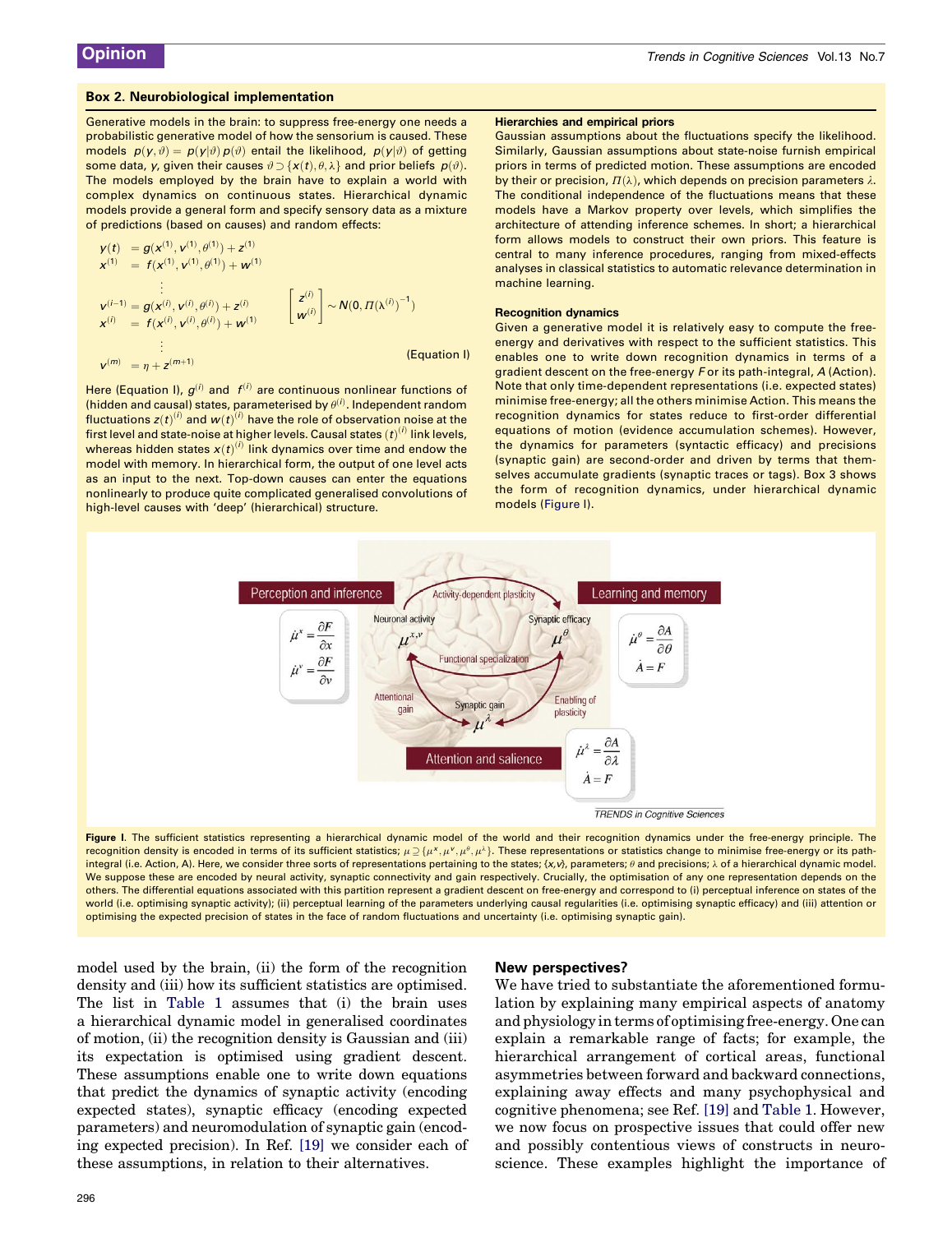#### <span id="page-4-0"></span>Box 3. Recognition dynamics

#### Recognition dynamics and prediction error

If we assume that pre-synaptic activity encodes the conditional expectation of states, then a gradient descent on free-energy prescribes neuronal dynamics entailed by perception. Under the Laplace assumption [\(Table 2](#page-5-0)), these recognition dynamics can be expressed compactly in terms prediction errors  $\varepsilon^{(\textit{i})}$  on the causal states and motion of hidden states. The ensuing equations suggest two neuronal populations that exchange messages; causal or hidden 'state-units' whose activity encodes the expected or predicted state and 'error-units' encoding precision-weighted prediction error (Figure I).

#### Hierarchical message passing

Under hierarchical models, error-units receive messages from the states in the same level and the level above; whereas state-units are driven by error-units in the same level and the level below. Crucially, inference requires only the error from the lower level  $\xi^{(i)}= \Pi^{(i)}\varepsilon^{(i)}=$  $\varepsilon^{(i)} - A^{(i)} \xi^{(i)}$  and the level in question,  $\xi^{(i+1)}$ . These provide bottom-up and lateral messages that drive conditional expectations  $\mu^{(i)}$  towards better predictions to explain away prediction error. These top-down and lateral predictions correspond to  $g^{(\textit{i})}$  and  $f^{(\textit{i})}.$  This is the essence of recurrent message passing between hierarchical levels that suppresses free-energy or prediction error. This scheme suggests that

connections between error and state-units are reciprocal; the only connections that link levels are forward connections conveying prediction error to state-units and reciprocal backward connections that mediate predictions

#### Functional asymmetries

We can identify error-units with superficial pyramidal cells because the only messages that are passed up the hierarchy are prediction errors and superficial pyramidal cells originate forward connections in the brain. This is useful because these cells are primarily responsible for electroencephalographic (EEG) signals. Similarly, the only messages that are passed down the hierarchy are the predictions from state-units. The sources of backward connections are deep pyramidal cells and one might deduce that these encode the expected causes of sensory states [\[20\].](#page-7-0) Crucially, state-units receive a linear mixture of prediction error. This is what is observed physiologically; bottom-up driving inputs elicit obligatory responses that do not depend on other bottom-up inputs. The prediction error depends on predictions conveyed by backward connections. These embody nonlinearities in the generative model. Again, this is entirely consistent with the modulatory characteristics of backward connections.



Figure I. Schematic detailing the neuronal architectures that might encode a density on the states of a hierarchical dynamic model. This shows the speculative cells of origin of forward driving connections that convey prediction error from a lower area to a higher area and the backward connections that construct predictions [\[11,20\]](#page-7-0). These predictions try to explain away prediction error in lower levels. In this scheme, the sources of forward and backward connections are superficial and deep pyramidal cells, respectively. The equations represent a gradient descent on free-energy under the hierarchical dynamic models of [Box 2](#page-3-0) (see Ref. [\[19\]](#page-7-0) for details). Stateunits are in black and error-units in red. Here, neuronal populations are deployed hierarchically within three cortical areas (or macro-columns). Within each area, the cells are shown in relation to cortical layers: supra-granular (SG) granular (L4) and infra-granular (IG) layers. In this figure, subscripts denote derivatives.

representing precision (uncertainty) through neuromodulation.

#### The neural code, gain and precision

A key implementational issue is how the brain encodes the recognition density. The free-energy principle induces this density, which has to be represented by its sufficient statistics. It is therefore a given that the brain represents probability distributions over sensory causes [\[23\]](#page-7-0). But what is the form of this distribution and what are the sufficient statistics that constitute the brain's probabilistic code? There are two putative forms; free-form and fixedform. Proposals for free-form approximations include particle filtering [\[9\]](#page-7-0) and probabilistic population codes

[\[24\]](#page-7-0). In particle filtering, the recognition density is represented by the sample density of neuronal ensembles; whose activity encodes the location of particles in statespace. In convolution and probabilistic gain population codes [\[6\],](#page-7-0) neuronal activity encodes the amplitude of fixed basis functions ([Table 2\)](#page-5-0). Fixed-form approximations are usually multinomial or Gaussian. Multinomial forms assume the world is in one of several discrete states and are usually associated with hidden Markov models [\[18,25\]](#page-7-0). Conversely, the Gaussian or Laplace assumption allows for continuous and correlated states.

Any scheme that optimises the sufficient statistics of these forms must conform to the free-energy principle. So why have we focussed on the Laplace approximation?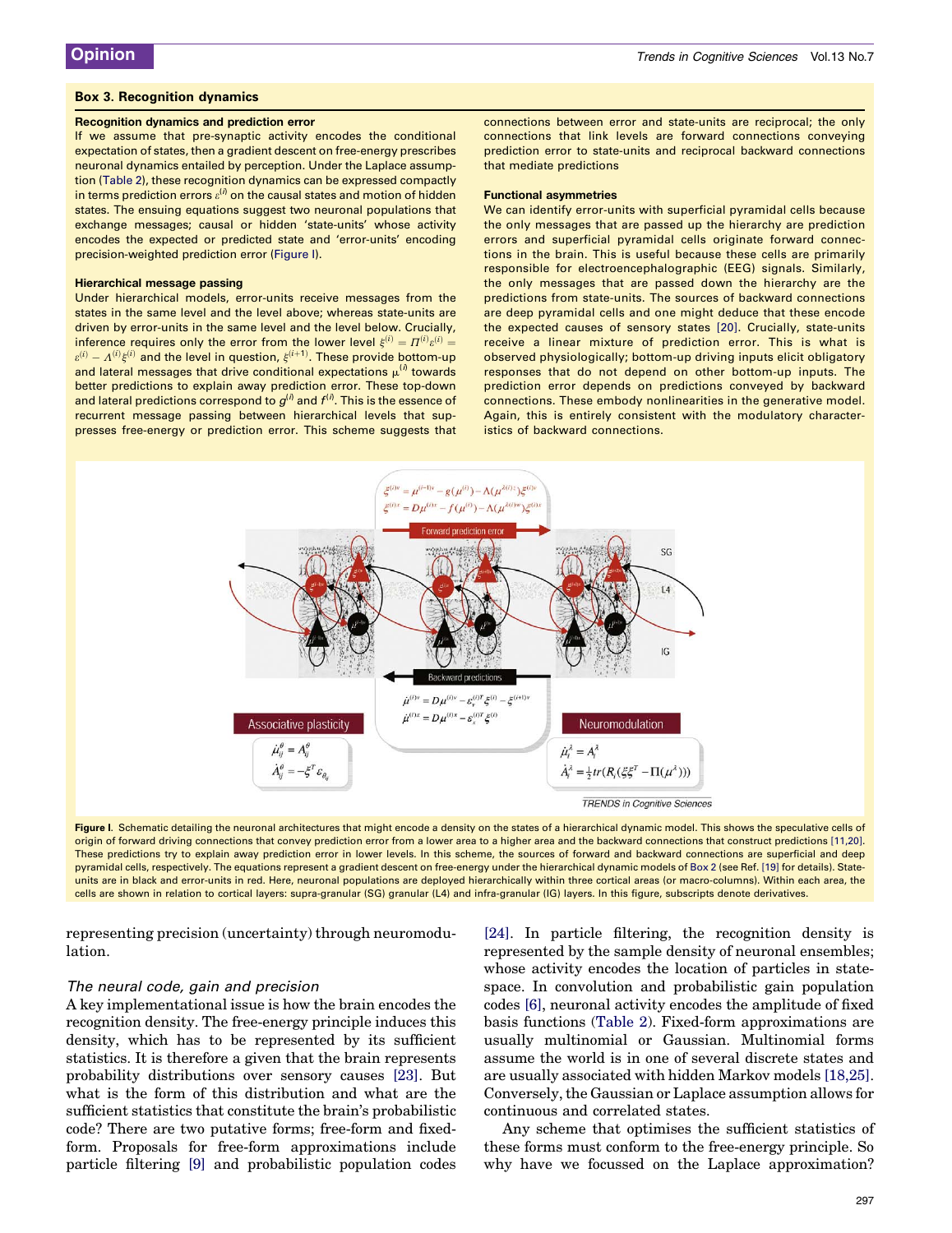#### <span id="page-5-0"></span>Table 1. Structural and functional aspects of the brain that can be explained under a free-energy formulation (see Ref, [\[19\]](#page-7-0) for details and references)

| Domain                                                     | <b>Predictions</b>                                                                                                                                                                                                                                                                                                                      |
|------------------------------------------------------------|-----------------------------------------------------------------------------------------------------------------------------------------------------------------------------------------------------------------------------------------------------------------------------------------------------------------------------------------|
| Anatomy and connectivity:                                  | Hierarchical cortical organization                                                                                                                                                                                                                                                                                                      |
| Explains the hierarchical deployment of cortical areas,    | Distinct neuronal subpopulations, encoding expected states of the world and                                                                                                                                                                                                                                                             |
| recurrent architectures with functionally asymmetric       | prediction error                                                                                                                                                                                                                                                                                                                        |
| forward and backward connections                           | Extrinsic forward connections convey prediction error (from superficial pyramidal<br>cells) and backward connections mediate predictions (from deep pyramidal cells)<br>Functional asymmetries in forwards (linear) and backwards (nonlinear) connections<br>are mandated by nonlinearities in the generative model encoded by backward |
|                                                            | connections                                                                                                                                                                                                                                                                                                                             |
|                                                            | Principal cells elaborating predictions (e.g. deep pyramidal cells) could show<br>distinct (low-pass) dynamics, relative to those encoding error (e.g. superficial<br>pyramidal cells)                                                                                                                                                  |
|                                                            | Recurrent dynamics are intrinsically stable because they suppress prediction error<br>(cf no strong loops)                                                                                                                                                                                                                              |
| Synaptic physiology:                                       | Scaling of prediction errors, in proportion to their precision, affords the cortical bias                                                                                                                                                                                                                                               |
| Explains both (short-term) neuromodulatory                 | or gain control seen in attention                                                                                                                                                                                                                                                                                                       |
| gain-control and (long-term) associative plasticity        | Short-term modulation of synaptic gain encoding precision or uncertainty (which                                                                                                                                                                                                                                                         |
|                                                            | optimises a path-integral) must be slower than neuronal dynamics (which optimise<br>free-energy per se)                                                                                                                                                                                                                                 |
|                                                            | Long-term plasticity that is formally identical to Hebbian or associative plasticity                                                                                                                                                                                                                                                    |
|                                                            | Neuromodulatory factors could have a dual role in modulating postsynaptic                                                                                                                                                                                                                                                               |
|                                                            | responsiveness (e.g. through after-hyperpolarising currents) and synaptic plasticity                                                                                                                                                                                                                                                    |
| Electrophysiology:                                         | Event-related responses are self-limiting transients, where late components rest                                                                                                                                                                                                                                                        |
| Accounts for (extra)-classical receptive field effects and | on top-down suppression of prediction error                                                                                                                                                                                                                                                                                             |
| long-latency (endogenous) components of evoked             | Sensory responses are greater for surprising, unpredictable or incoherent stimuli                                                                                                                                                                                                                                                       |
| cortical responses                                         | The attenuation of responses encoding prediction error, with perceptual learning,                                                                                                                                                                                                                                                       |
|                                                            | explains repetition suppression (e.g. mismatch negativity in electroencephalography)                                                                                                                                                                                                                                                    |
| Psychophysiology:                                          | For example, priming and global precedence. In cognitive terms, it furnishes a                                                                                                                                                                                                                                                          |
| Accounts for the behavioural correlates of these           | framework in which to model and understand things like perceptual categorisation,                                                                                                                                                                                                                                                       |
| physiological phenomena                                    | temporal sequencing and attention                                                                                                                                                                                                                                                                                                       |

First, free-form approximations do not scale. For example, to represent a face with thirty or so attributes, we would need to populate a thirty-dimensional perceptual statespace with more neurons (i.e. particles or basis functions) than are in the brain. The argument for free-form approximations is that they can encode complicated (e.g. multimodal) recognition densities. However, it is trivial to represent non-Gaussian forms under the Laplace approximation by using a nonlinear transformation of variables. For example, scale-parameters (e.g. precisions or rate constants) can be modelled with a log-normal distribution (this is generalised to  $\varphi$ -normal forms in Table 2). Furthermore, there is no electrophysiological or psychophysical evidence to suggest that the brain can encode multimodal approximations: indeed, with ambiguous figures, the fact that percepts are bistable (as opposed to bimodal and

stable) suggests the recognition density is unimodal. Although multinomial approximations and hidden Markov models have an appealing simplicity (and map to empirical studies of categorization and decisions [\[17\]\)](#page-7-0) they cannot represent dependencies among states [\[26\]](#page-7-0). By contrast, the Laplace approximation can handle continuous and correlated states efficiently; it is particularly efficient because the recognition density is specified completely by its mean: the only other sufficient statistic (the conditional precision) can be derived from the mean and does not need to be encoded explicitly [\[27\]](#page-7-0).

Having said this, there are some nice formal convergences among recognition schemes under different distributional approximations. For example, in hierarchical Bayesian models based upon hidden Markov models [\[25\],](#page-7-0) belief propagation appeals to predictive coding. In

| Table 2. Probabilistic neuronal codes, based on Box 2 in Ref. [23] |  |  |  |  |  |
|--------------------------------------------------------------------|--|--|--|--|--|
|--------------------------------------------------------------------|--|--|--|--|--|

|                         | Code                                        | <b>Form<sup>a</sup></b>                                                             | <b>Comments</b>                                                                                                       | Refs         |
|-------------------------|---------------------------------------------|-------------------------------------------------------------------------------------|-----------------------------------------------------------------------------------------------------------------------|--------------|
| Free-form<br>population | <b>Particle</b> continuous                  | $\int (s-c)^n q(s) ds = \frac{1}{N} \sum_i (\mu_i - c)^n$                           | The moments of $q(s)$ are encoded by the sample moments<br>of N'particles' or neurons.                                | [9,48]       |
| codes                   | <b>Convolution</b> continuous               | $q(s) = \frac{1}{Z(u)} \sum_i \mu_i \varphi_i(S)$                                   | $q(s)$ is encoded as a mixture of basis functions $\varphi_i(s)$ with<br>fixed location and form (cf, tuning curves). | [6, 49]      |
|                         | <b>Probabilistic continuous</b>             | $q(s) = \frac{1}{Z(u)} \prod_i \frac{\exp(\varphi_i(s))\varphi_i(s)^{\mu_i}}{u_i!}$ | This example of a PPC or probabilistic population code<br>assumes neuronal variability is independent and Poisson.    | [24, 26, 50] |
| <b>Fixed-form</b>       | <b>Explicit discrete</b>                    | $q(s = s_i) = \frac{1}{Z(u)}(\mu_i + c_i)$                                          | Multinomial code, where neuronal states are proportional<br>to the probability of the cause encoded by each state.    | [51]         |
|                         | Logarithmic discrete                        | $q(s = s_i) = \frac{1}{Z(u)}(\exp(\mu_i) + c_i)$                                    | Multinomial code, where neuronal states represent the<br>log-probability; this subsumes log-likelihood ratio codes.   | [17, 25, 52] |
|                         | $\varphi$ - Normal or Laplace<br>continuous | $q(\varphi(s)) = \frac{1}{Z(\mu)} \exp(-\frac{1}{2}\mu^T \Pi(\mu)\mu)$              | The mean is encoded explicitly and the precision $\Pi(\mu)$<br>implicitly, as a function of the mean.                 | [10, 11, 19] |

<sup>a</sup>Neuronal activity encodes an approximate conditional or recognition density,  $q(s)$ , on states of the world  $s = \{x, v\}$ , in terms of sufficient statistics,  $\mu$ .  $Z(\mu)$  is a partition function or normalising constant,  $\varphi(s)$  is some analytic nonlinear function of the states and c is a constant.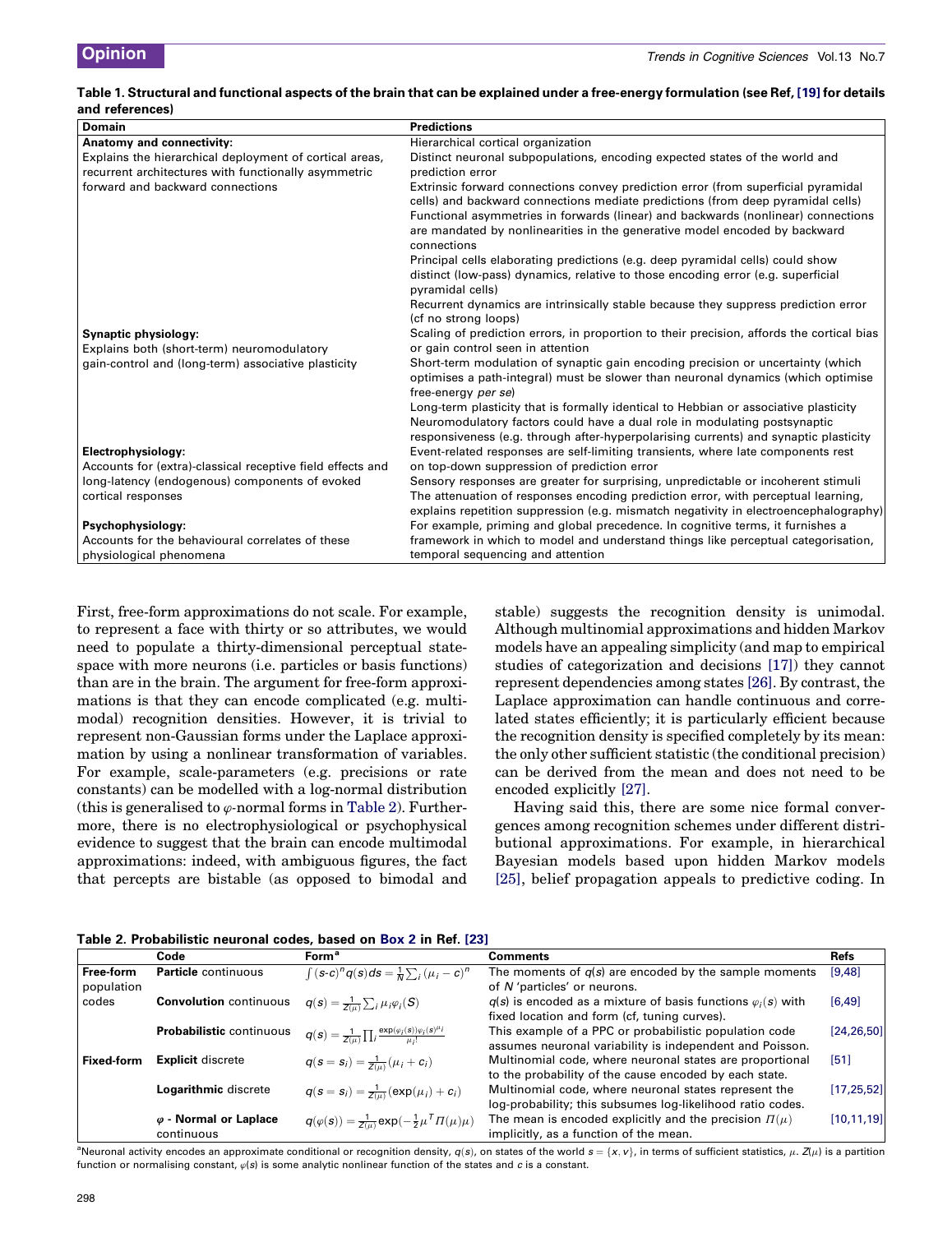<span id="page-6-0"></span>probabilistic population codes [\[24\]](#page-7-0) precision is encoded by gain, through Poisson-like neuronal activity; whereas it is encoded by synaptic gain under the Laplace approximation [\[11\].](#page-7-0)

#### Attention and precision

Under hierarchical models of perception, it is necessary to optimise the relative precision of empirical (top-down) priors and (bottom-up) sensory evidence. Neurobiologically, this corresponds to modulating the gain of errorunits [\(Box 3\)](#page-4-0); in other words, synaptic gain control of the sort invoked for attention. This optimisation is crucial for inference and is like estimating the standard error (inverse precision) in a t-test: the importance of representing precision is even more crucial in hierarchical inference because it controls the relative influence of prior expectations at different levels. This seems a natural way to understand attention and accounts for attentional modulation of local competition [\[28\]](#page-7-0) and contrast gain [\[29\]](#page-7-0). In a hierarchical context, it also accommodates functionalist perceptiveness such as feature integration [\[30\]](#page-7-0). Mechanistically, the role of cholinergic neurotransmission in modulating post-synaptic gain (and encoding precision) fits comfortably with its role in attention [\[14,31,32\]](#page-7-0).

When I hear attention is 'taking possession by the mind, in clear and vivid form, ...' [\[33\]](#page-7-0), I think 'No it's not; attention is simply the process of optimising precision during hierarchical inference'. This might not have the poetry of Jamesian formulations but it helps understand the simplicity of attention and its necessary role in perception.

In short; attention might not be the 'selection' of sensory channels but an emergent property of 'prediction'; where high-precision prediction-errors enjoy greater gain.

### Value-learning, motivational salience and precision

Many treatments of behaviour and choice under uncertainty borrow from behavioural economics, control theory and dynamic programming (e.g. Refs [34–[39\]](#page-7-0)) to model optimal decision making and reinforcement learning. These formulations are united by the notion of loss, reward or utility that guides behaviour to maximise value or expected reward in the future. The biological substrates of value-learning have focussed on the dopaminergic system [\[40\]](#page-7-0). So what does free-energy bring to the table? It brings something quite fundamental; it says that loss is surprise (or a free-energy that bounds surprise) and that expected loss is expected surprise or entropy (or a path-integral of free-energy that bounds entropy). This is important because the quantities optimised by action under value-learning are exactly the same as those optimised by active sampling under the free-energy principle. This means the notion of value per se is redundant and that much of reinforcement and procedural learning can be recast in terms of active inference.

Recent developments provide compelling proof-of-principle that active sampling can be used to solve quite complicated problems in optimum control, without the use of value-learning (e.g. the mountain car problem [\[5\]\)](#page-7-0). The basic idea is to replace value-functions with prior expectations about sensory trajectories. Action then ensures prior expectations are met and desired states are frequented. Optimal priors are induced by perpetual learning in a training environment. This resolves two key problems with value-learning: it enables optimal control without access to hidden states of the world and circumvents the (intractable) problem of solving for the valuefunction. Crucially, this approach points to a central role for dopamine in both learning and prosecuting optimum behaviour. This is because action is only called on to explain away prediction errors, when predictions are precise; the absence of precise priors (low dopamine) leads to small prediction errors and poverty of action (bradykinesia seen in Parkinson's disease and with neuroleptics). (See Ref. [\[5\]](#page-7-0) for details.)

This perspective could call for a reappraisal of the role of dopamine. If dopamine encodes precision through its classical neuromodulatory actions, how can this be reconciled with the conventional view [\[37,40\]](#page-7-0) that it encodes prediction error on reward? The answer could be that dopamine might not encode the 'prediction error on value' but the 'value of prediction error' (the learning rate in Rescorla-

#### Box 4. Questions for further research

#### What is the computational role of neuromodulation?

Previous treatments suggest that modulatory neurotransmitters have distinct roles; for example. 'dopamine signals the error in reward prediction, serotonin controls the time scale of reward prediction, noradrenalin controls the randomness in action selection, and acetylcholine controls the speed of memory update' [\[53\]](#page-8-0). This contrasts with a single role in encoding precision above. Can the apparently diverse functions of these neurotransmitters be understood in terms of one role (encoding precision) in different parts of the brain?

#### Can we entertain ambiguous percepts?

Although not an integral part of the free-energy principle, we claim the brain uses unimodal recognition densities to represent one thing at a time. Although, there is compelling evidence for bimodal 'priors' in sensorimotor learning [\[54\],](#page-8-0) people usually assume the 'recognition' density collapses to a single percept, when sensory information becomes available. The implicit challenge here is to find any electrophysiological or psychophysical evidence for multimodal recognition densities.

#### Does avoiding surprise suppress salient information?

No; a careful analysis of visual search and attention suggests that: 'only data observations which substantially affect the observer's beliefs yield (Bayesian) surprise, irrespectively of how rare or informative in Shannon's sense these observations are' [\[55\]](#page-8-0). This is consistent with active sampling of things we recognize (to reduce free-energy). However, it remains an interesting challenge to formally relate Bayesian surprise to the free-energy bound on (Shannon) surprise. A key issue here is whether saliency can be shown to depend on top-down perceptual expectations (P. König, personal communication).

#### Which optimisation schemes does the brain use?

We have assumed that the brain uses a deterministic gradient descent on free-energy to optimise action and perception. However, it might also use stochastic searches; sampling the sensorium randomly for a percept with low free-energy. Indeed, there is compelling evidence that our eye movements implement an optimal stochastic strategy [\[56\]](#page-8-0). This raises interesting questions about the role of stochastic searches; from visual search to foraging, in both perception and action.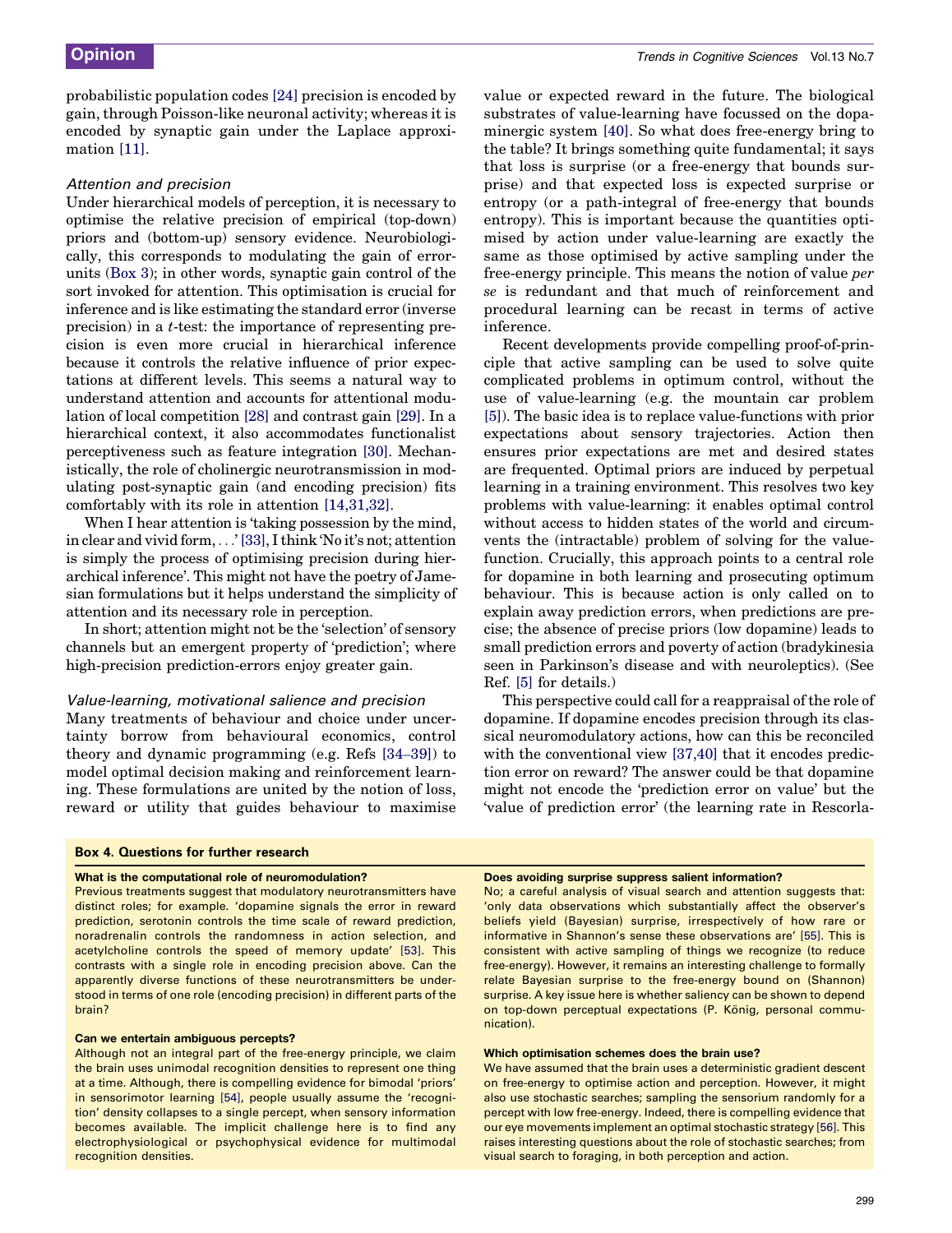<span id="page-7-0"></span>Wagner models); where value 'is' precision or incentive salience [41,42].

In short; goal-directed behaviour might not be the 'selection' of responses but an emergent property of 'prediction'; in which high-precision predictions seem to have greater motivational salience and control over action.

If these ideas are right ([Box 4\)](#page-6-0), they speak to a pleasing symmetry between the role of dopamine in optimising precision in anterior (e.g. mesocortical and mesolimbic) systems trying to predict proprioceptive and interoceptive sensations (i.e. value-learning) and the role of acetylcholine in optimising hierarchical inference on extroceptive input in posterior (e.g. paralimbic and parietal) systems (i.e. attention) [43–45]. Furthermore, they sit comfortably with a gating role for dopamine [\[46\]](#page-8-0) in selecting the percepts that guide action [\[47\].](#page-8-0)

#### Conclusion

In conclusion, the free-energy principle might provide a comprehensive account of how we represent the world and come to sample it adaptively. Furthermore, it provides a mathematical specification of 'what' the brain is doing; it is suppressing free-energy. If this uses gradient descent, one can derive differential equations that prescribe recognition dynamics that specify 'how' the brain might operate. The ensuing representations are used to elaborate prediction errors, which action tries to suppress by moving sensory epithelia to sample expected input. In this way, changes in synaptic activity, connectivity and gain can be understood as perceptual inference, learning and attention. The form of this optimisation suggests some specific attributes of neuronal responses, which look very much like empirically evoked responses, plasticity and neuromodulation.

#### Acknowledgements

The Wellcome Trust funded this work. I would like to thank my colleagues at the Wellcome trust Centre for Neuroimaging and the Gatsby Computational Neuroscience unit for helpful and formative discussions.

#### References

- 1 Feynman, R.P. (1972) Statistical Mechanics. Benjamin
- 2 MacKay, D.J.C. (1995) Free-energy minimisation algorithm for decoding and cryptoanalysis. Electron. Lett. 31, 445–447
- 3 Neal, R.M. and Hinton, G.E. (1998) A view of the EM algorithm that justifies incremental, sparse, and other variants. In Learning in Graphical Models (Jordan, M.I., ed.), pp. 355–368, Kluwer Academic Publishers
- 4 Friston, K. et al. (2006) A free energy principle for the brain. J. Physiol. Paris 100, 70–87
- 5 Friston, K.J. et al. Reinforcement-learning or active inference? PLoS ONE. (in press)
- 6 Knill, D.C. and Pouget, A. (2004) The Bayesian brain: the role of uncertainty in neural coding and computation. Trends Neurosci. 27, 712–719
- 7 Ballard, D.H. et al. (1983) Parallel visual computation. Nature 306, 21–26
- 8 Dayan, P. et al. (1995) The Helmholtz machine. Neural Comput. 7, 889–904
- 9 Lee, T.S. and Mumford, D. (2003) Hierarchical Bayesian inference in the visual cortex. J. Opt. Soc. Am. A. Opt. Image Sci. Vis 20, 1434– 1448
- 10 Rao, R.P. and Ballard, D.H. (1999) Predictive coding in the visual cortex: A functional interpretation of some extra-classical receptive field effects. Nat. Neurosci. 2, 79–87
- 11 Friston, K.J. (2005) A theory of cortical responses. Philos. Trans. R. Soc. Lond. B Biol. Sci. 360, 815–836
- 12 Friston, K.J. and Stephan, K.E. (2007) Free energy and the brain. Synthese 159, 417–458
- 13 Abbott, L.F. et al. (1997) Synaptic depression and cortical gain control. Science 275, 220–224
- 14 Yu, A.J. and Dayan, P. (2005) Uncertainty, neuromodulation and attention. Neuron 46, 681–692
- 15 Womelsdorf, T. and Fries, P. (2006) Neuronal coherence during selective attentional processing and sensory-motor integration. J. Physiol. Paris 100, 182–193
- 16 Schultz, W. et al. (1997) A neural substrate of prediction and reward. Science 275, 1593–1599
- 17 Gold, J.I. and Shadlen, M.N. (2001) Neural computations that underlie decisions about sensory stimuli. Trends Cogn. Sci. 5, 10–16
- 18 Rao, R.P.N. (2004) Bayesian computation in recurrent neural circuits. Neural Comput. 16, 1–38
- 19 Friston, K. (2008) Hierarchical models in the brain. PLOS Comput. Biol. 4, e1000211
- 20 Mumford, D. (1992) On the computational architecture of the neocortex. II. The role of cortico-cortical loops. Biol. Cybern 66, 241–251
- 21 Kass, R.E. and Steffey, D. (1989) Approximate Bayesian inference in conditionally independent hierarchical models (parametric empirical Bayes models). J. Am. Stat. Assoc. 407, 717–726
- 22 Kiebel, S.J. et al. (2008) A hierarchy of time-scales and the brain. PLoS Comput. Biol. 4, e1000209
- 23 Ma, W.J. et al. (2008) Spiking networks for Bayesian inference and choice. Curr. Opin. Neurobiol. 18, 217–222
- 24 Ma, W.J. et al. (2006) Bayesian inference with probabilistic population codes. Nat. Neurosci. 9, 1432–1438
- 25 Deneve, S. (2008) Bayesian spiking neurons I: inference. Neural Comput. 20, 91–117
- 26 Sahani, M. and Dayan, P. (2003) Doubly distributional population codes: Simultaneous representation of uncertainty and multiplicity. Neural Comput. 15, 2255–2279
- 27 Friston, K.J. et al. (2008) DEM: A variational treatment of dynamic systems. Neuroimage 41, 849–885
- 28 Desimone, R. (1996) Neural mechanisms for visual memory and their role in attention. Proc. Natl. Acad. Sci. U. S. A. 93, 13494–13499
- 29 Maunsell, J.H. and Treue, S. (2006) Feature-based attention in visual cortex. Trends Neurosci. 29, 317–322
- 30 Treisman, A. (1998) Feature binding, attention and object perception. Philos. Trans. R. Soc. Lond. B Biol. Sci. 353, 1295–1306
- 31 Schroeder, C.E. et al. (2001) Determinants and mechanisms of attentional modulation of neural processing.Front. Biosci.6, D672–D684
- 32 Hirayama, J. et al. (2004) Bayesian representation learning in the cortex regulated by acetylcholine. Neural Netw. 17, 1391–1400
- 33 James, W. (1890) In The Principles of Psychology (Vol.1), DoverPublications
- 34 Coricelli, G. et al. (2007) Brain, emotion and decision making: the paradigmatic example of regret. Trends Cogn. Sci. 11, 258–265
- 35 Daw, N.D. and Doya, K. (2006) The computational neurobiology of learning and reward. Curr. Opin. Neurobiol. 16, 199–204
- 36 Hsu, M. et al. (2005) Neural systems responding to degrees of uncertainty in human decision-making. Science 310, 1680–1683
- 37 Montague, P.R. et al. (1995) Bee foraging in uncertain environments using predictive Hebbian learning. Nature 377, 725–728
- 38 Sutton, R.S. and Barto, A.G. (1981) Toward a modern theory of adaptive networks: expectation and prediction. Psychol. Rev. 88, 135–170
- 39 Todorov, E. (2006) Linearly-solvable Markov decision problems. In Advances in Neural Information Processing Systems (19) (Scholkopf et al., eds), In pp. 1369–1376, MIT Press
- 40 Schultz, W. (1998) Predictive reward signal of dopamine neurons. J. Neurophysiol. 80, 1–27
- 41 Zink, C.F. et al. (2004) Human striatal responses to monetary reward depend on saliency. Neuron 42, 509–517
- 42 Berridge, K.C. (2007) The debate over dopamine's role in reward: the case for incentive salience. Psychopharmacology (Berl) 191, 391–431
- 43 Grossberg, S. and Versace, M. (2008) Spikes, synchrony, and attentive learning by laminar thalamocortical circuits. Brain Res. 1218, 278–312
- 44 Disney, A.A. et al. (2007) Gain modulation by nicotine in macaque v1. Neuron. 56, 701–713